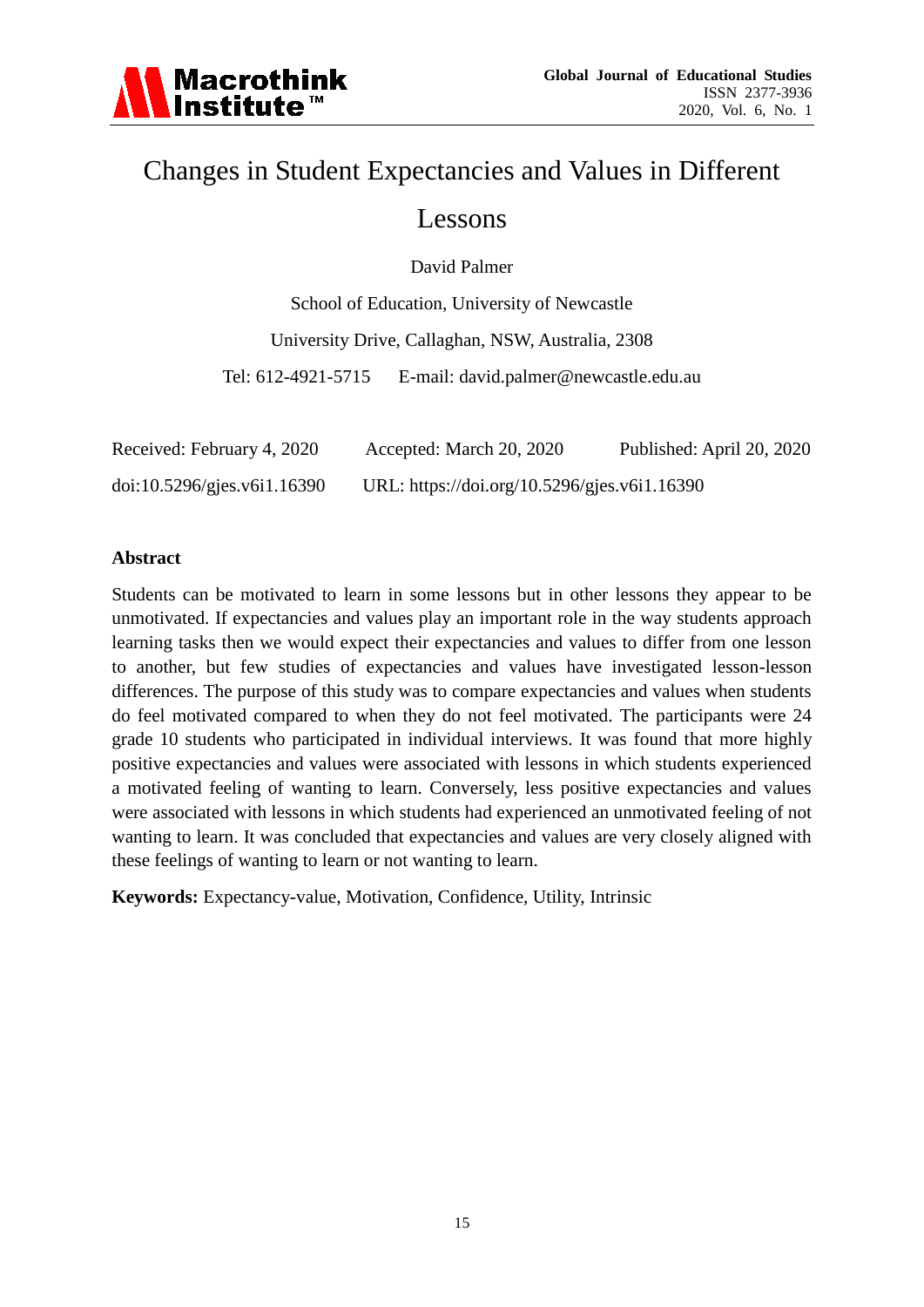

#### **1. Introduction and Theoretical Framework**

According to the expectancy-value theory of achievement motivation (Wigfield & Eccles, 2000) student motivation in educational activities is a function of their expectancies of success and the extent to which they value the activity. Their expectancies and values are assumed to have a direct influence on achievement choices, performance, persistence, and effort. Expectancies of success are defined as students' "beliefs about how well they will do on upcoming tasks, either in the immediate or longer term future" (Wigfield & Eccles, 2000, p. 70). Expectancies also include ability beliefs, which are defined as a student"s "perception of his or her current competence at a given activity" (Wigfield & Eccles, 2000, p. 70). Wigfield and Eccles (2000) reported that most studies have measured these beliefs at the domain-specific level, rather than focusing on particular activities within those domains. For example, items such as "How well do you expect to do in math this year?" and "How good in math are you?" have been used to measure expectancies of success (Wigfield & Eccles, 2000, p. 70).

In contrast to expectancies, value is a multifaceted construct that can comprise components such as attainment value, intrinsic value, utility value, and cost. Attainment value is defined as the importance that an individual attaches to the task. Intrinsic value is defined as the inherent enjoyment that one obtains form the task. Utility value refers to the relevance of the task to an individual"s future goals. Cost has been defined as the extent to which participation in the task will limit one"s participation in other activities, or assessments of the amount of effort required by the task, or the emotional cost of the task (Wigfield & Eccles, 2000).

One"s expectancies of success and value beliefs are influenced by a wide range of other factors. Eccles (2009) argued that these precursors could include causal attributions, input from teachers, parents, peers, and the media, self-perceptions, cultural norms, and perceptions of behaviors and activities. For example, one"s expectancies of success are primarily influenced by ability self-concepts and perceptions of task difficulty (Eccles, 2009). Factors such as these influence one's expectancies and values, which in turn influence how one engages with various activities. Over time, the activities with which one has become engaged provide new information that can inform the further development of one"s expectancies and values.

Previous studies have found that children's expectancies for success are domain specific, since they have been found to differ between math, music, reading, and sports (Wigfield  $\&$ Eccles, 2000). Furthermore, Eccles et al. (1993) reported that students' expectancies of success were clearly different to their value beliefs, and this distinction applied across each of the domains of math, reading, music, and sports. Other studies have shown that attainment value, interest value, and utility value were clearly distinguished among adolescents, but the distinctions between them were less apparent among children in early elementary years (Wigfield & Eccles, 2000).

Interestingly, it appears that young children have more positive expectancies for success than do adolescents, and this decline applied irrespective of the domain of study (Wigfield et al., 1997). For example, Gråstén, Watt, Hagger, Jaakkola, and Liukkonen (2015) reviewed the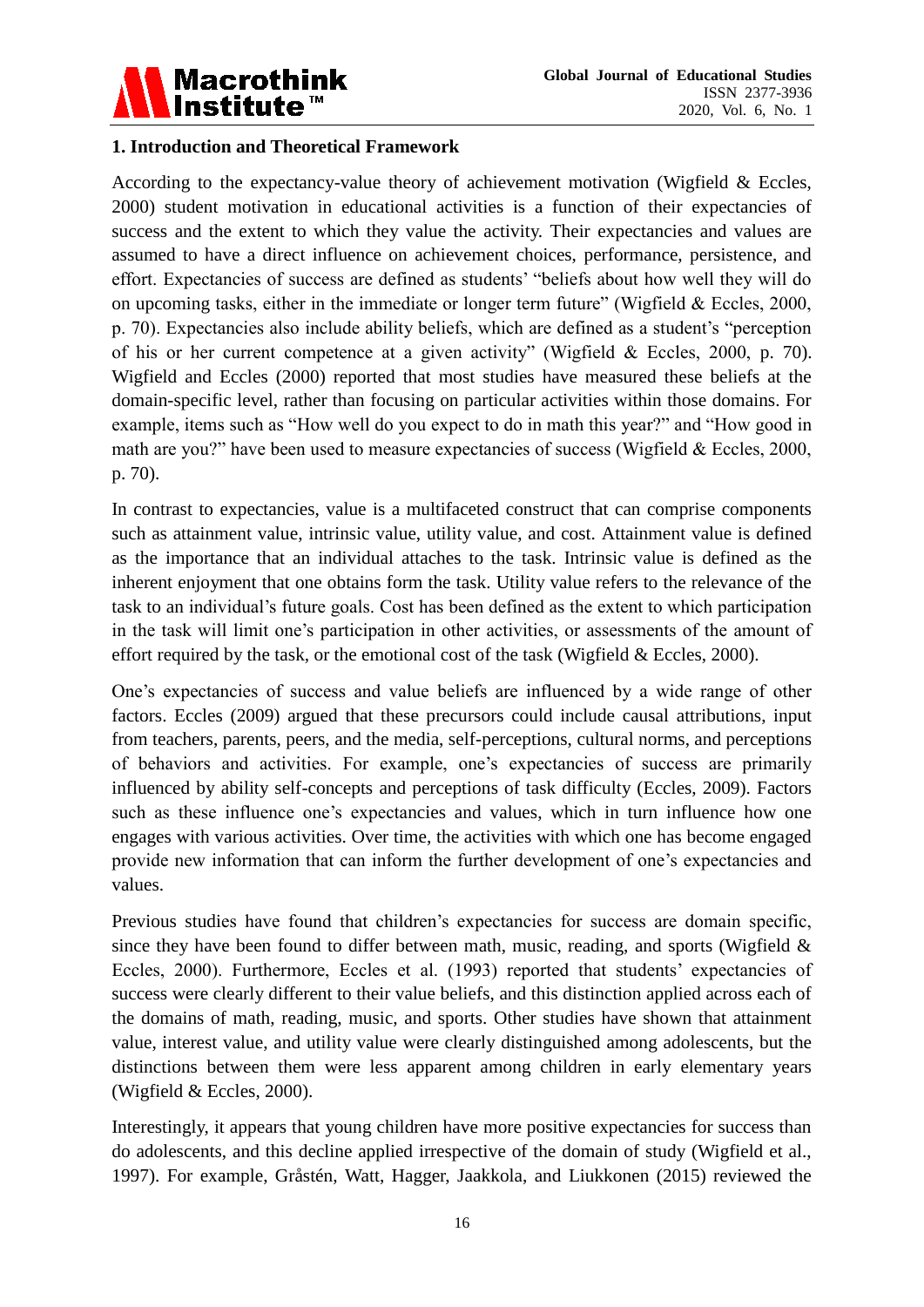

literature on secondary school students' expectancy-value beliefs towards physical education and reported decreases in expectancy beliefs. In addition, Wigfield and Eccles (2000) reported that older children displayed declines in value beliefs compared to younger children. Thus, as children become older during early adolescence their expectancies for success and their value beliefs tend to become more negative, although the reasons for this are not apparent.

However, it is apparent that children's expectancies of success are powerful motivators. Wigfield and Eccles (2000) for example, reported that expectancies for success were the strongest predictors of grades in mathematics, whereas task values were the strongest predictors of future mathematics enrolment. VanZile-Tamsen (2001) reported that expectancy of success was a predictor of self-regulated strategy use among undergraduate students. Eccles (2009) reported that expectancies for success are a strong determinant of one's activity selection. Trautwein et al. (2012) measured expectancy and value beliefs among secondary students and reported that both were positive predictors of achievement. Phelan, Ing, Nyland-Gibson, and Brown (2017) reported that "those students who see themselves as being good at science, or expect to do well ... tend to have higher achievement and participation in science-related activities than those who do not see themselves so" (Ibid, p. 11). According to Wigfield, Tonks, and Lutz Klauda (2009) expectancies and values "are the most immediate or direct predictors of achievement performance and choice" (Ibid, p. 56).

More recent studies however, have revealed that the relationships can vary in different situations, and with different cohorts. For example, Berland and Steingut (2016) reported that task value was the main predictor of effort in maths and science, whereas expectancy for success had little influence. However, Xiang, McBride, Guan, and Solmon (2003) reported that "Children"s intention for future participation in physical education was positively associated with their subjective task values and/or expectancy-related beliefs" (Ibid, p. 25). Lawanto and Stewardson (2013) reported that among grades 9-12 students, task value was actually a predictor of expectancy for success in creative design activities. Chen, Martin, Ennis, and Sun (2008) studied elementary physical education and found that expectancy beliefs and task values were higher for a cardiorespiratory fitness unit than a muscular fitness unit. Watt (2004) measured factors such as expectancies for success and task values among students in grades 7-11 and found that "gender differences favoured boys for math and girls for English" (Ibid, p. 1556).

#### **2. The Present Study**

A noted above, expectancies and values can play an important role in determining how students approach learning tasks. However, it has been found that secondary students can sometimes be highly motivated to learn but at other times they can appear to be relatively unmotivated. For example, Palmer (2017) reported that some students experienced a dynamic feeling of wanting to learn in a particular lesson, while other students experienced a feeling of not wanting to learn. One issue that has not previously been addressed in the literature is the question of how an individual"s expectancies and values might determine whether students are motivated or unmotivated in different lessons at school. The purpose of the present study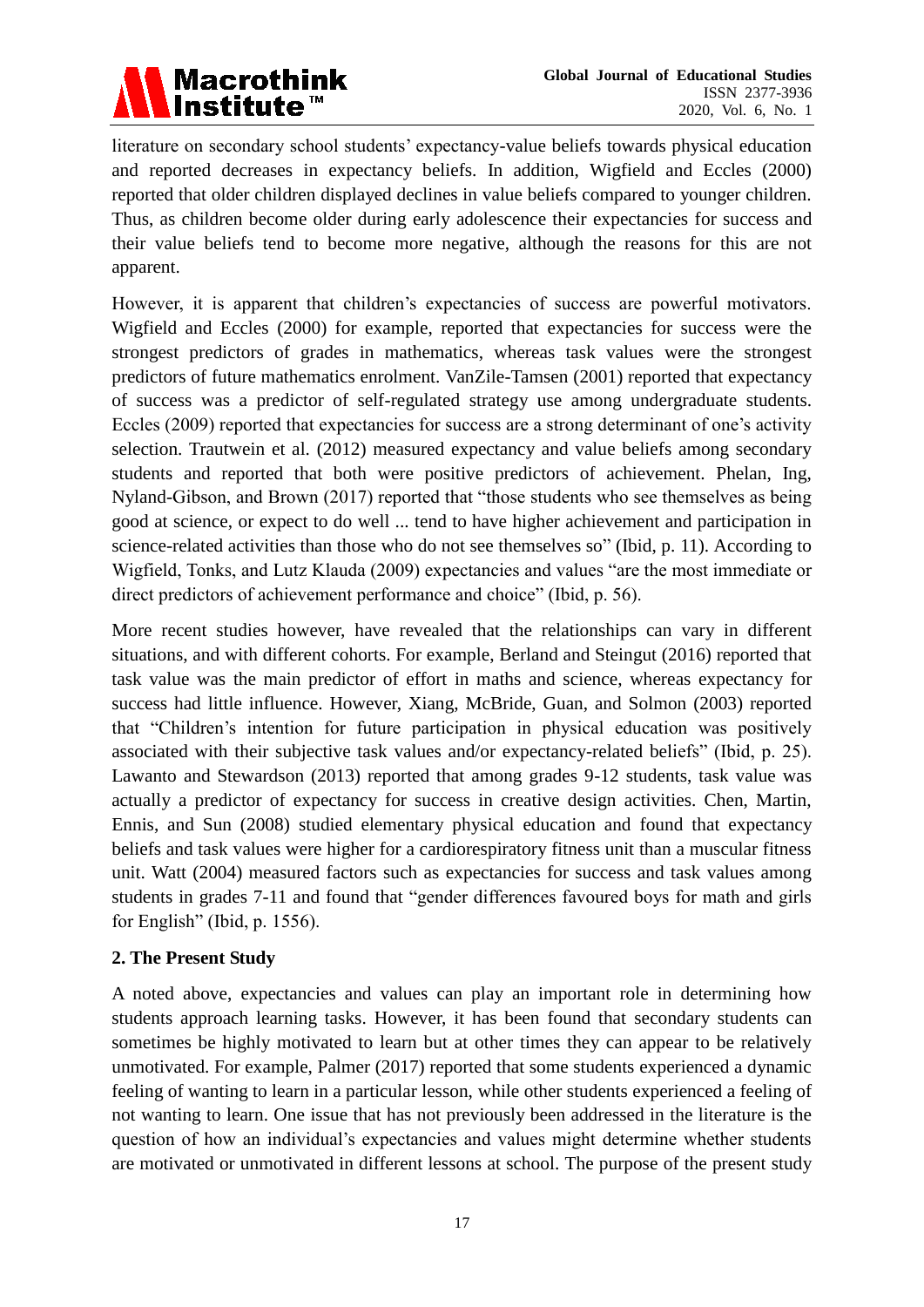

is to investigate whether students' expectancies and values differ in situations of wanting to learn compared to situations of not wanting to learn. The research question is,

To what extent do students" expectancies and values differ when students are motivated to learn (i.e., they experience a feeling of wanting to learn) compared to when they are not motivated to learn (i.e., they experience a feeling of not wanting to learn) in normal lessons at school?

#### **3. Method**

This study involved individual interviews in which participants were asked to respond to a questionnaire and to provide explanatory statements. Individual interviews were chosen because this would allow the interviewer to confirm meaning with the student thus ensuring the validity and reliability of responses at the time that the interview was carried out. In this way, the study used a mixed methods approach that provided both quantitative and qualitative data.

#### *3.1 Participants*

The study involved 24 students who were in grade 10 (i.e., 15-16 year-olds). The students attended three suburban high schools that were located in a medium-sized city in Australia. Eight students participated from each school. The sample included equal numbers of boys and girls and equal number of students from high and low achievement streams. All participants were volunteers.

#### *3.2 Procedure*

All data were obtained by individual interviews that were carried out by the author of this paper. Each interview lasted about 20 minutes. Students were asked the following questions:

- *1) Can you think of a recent lesson in which you experienced a motivated feeling of wanting to learn?*
- *2) Please describe that feeling.*
- *3) Was that feeling influenced by any of these factors (shown in Table 1)?*
- *4) Please explain your responses.*
- *5) Can you think of a recent lesson in which you experienced an unmotivated feeling of not wanting to learn?*
- *6) Please describe that feeling.*
- *7) Was that feeling influenced by any of these factors (shown in Table 1)?*
- *8) Please explain your responses.*

The items shown in Table 1 included two items representing expectancies (Items, 1 and 4) and three items representing values (Items, 2, 3, and 5 represented attainment value, intrinsic value, and utility value respectively). Students were asked to indicate if each item was a big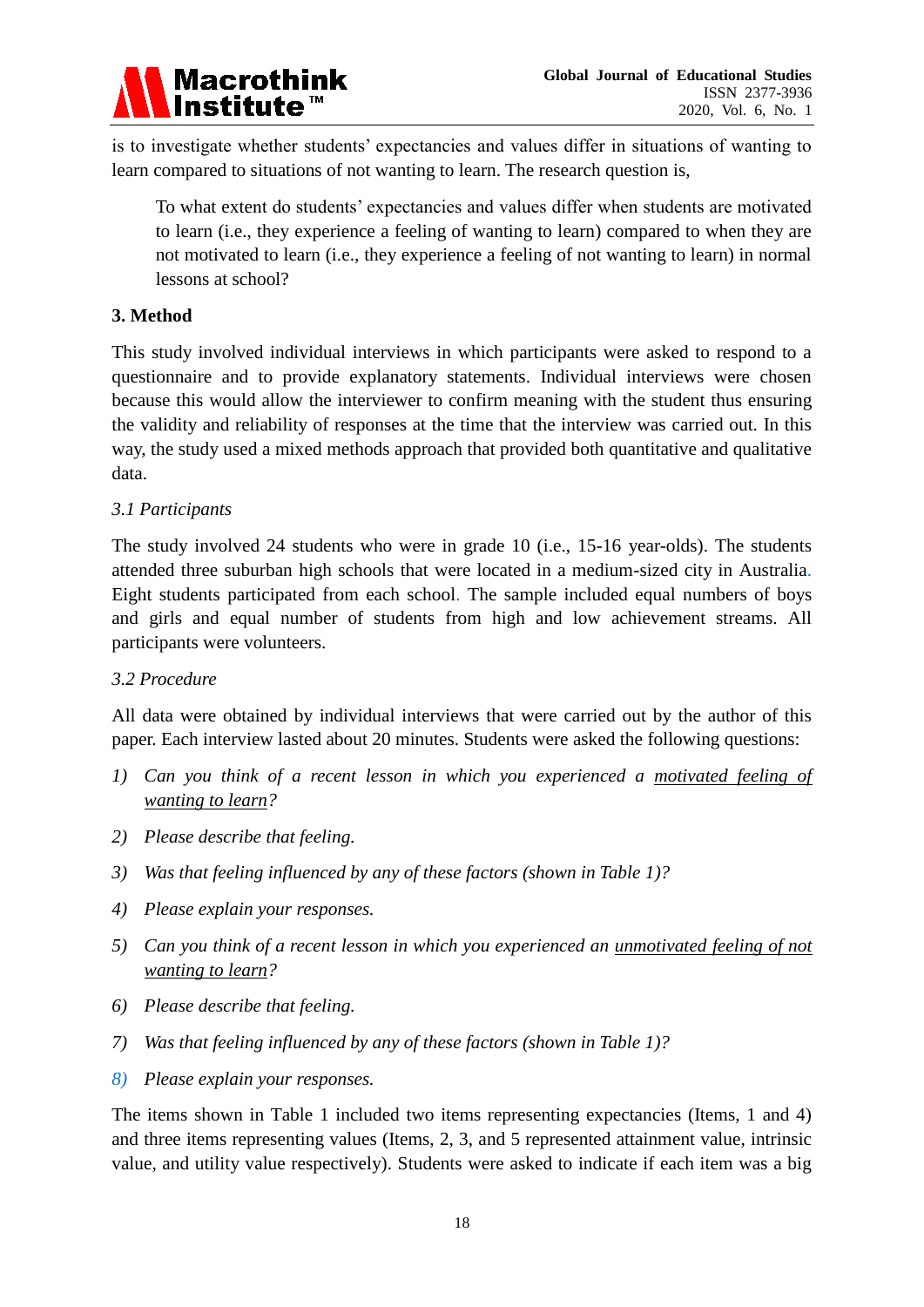

positive factor (coded as 5), a small positive factor (coded as 4), a neutral or non-factor (coded as 3), a small negative factor (coded as 2), or a big negative factor (coded as 1) in affecting the feeling of wanting to learn or not wanting to learn. Students' explanatory statements were used to ensure the validity of their responses to these items.

Table 1. Expectancy-Value Items

- 1. Did you expect to really understand the lesson?
- 2. Did you expect this lesson to relate to real life?
- 3. Did you have personal interest in this topic?
- 4. Did you feel confident in this subject?
- 5. Did you goals for the future depend on doing well in this class?

#### *3.3 Analysis*

Quantitative data were analyzed using paired t-tests. The possibility of a type I error was minimized by reducing the significance level to 1% (0.01). Standard qualitative techniques were used to code the students' explanatory and descriptive statements. This involved the categorizing of student statements into codes that represented different categories of response.

#### **4. Results**

#### *4.1 Evidence for Being Motivated or Not Motivated to Learn*

In response to the first two interview questions (*1. Can you think of a recent lesson in which you experienced a motivated feeling of wanting to learn?* and *2. Please describe that feeling.)* each of the 24 participants were able to bring to mind a recent lesson in which he or she had experienced a positive feeling of wanting to learn. The following are some examples of how they described this feeling:

"I felt good. I wanted to learn this stuff." (low stream male)

"I definitely wanted to learn what we were doing in that lesson." (low stream female)

"I wanted to learn because I"m pretty into science." (high stream male)

"I found it pretty interesting … because it really appealed to me." (high stream female)

Conversely, in response to interview questions 5 and 6 *(Can you think of a recent lesson in which you experienced an unmotivated feeling of not wanting to learn?* and *Please describe that feeling.)* each of the students were able to bring to mind a recent lesson in which he or she had experienced an unmotivated feeling of not wanting to learn. The following were some examples of how they described this feeling:

"I didn't want to learn because it's boring." (low stream male)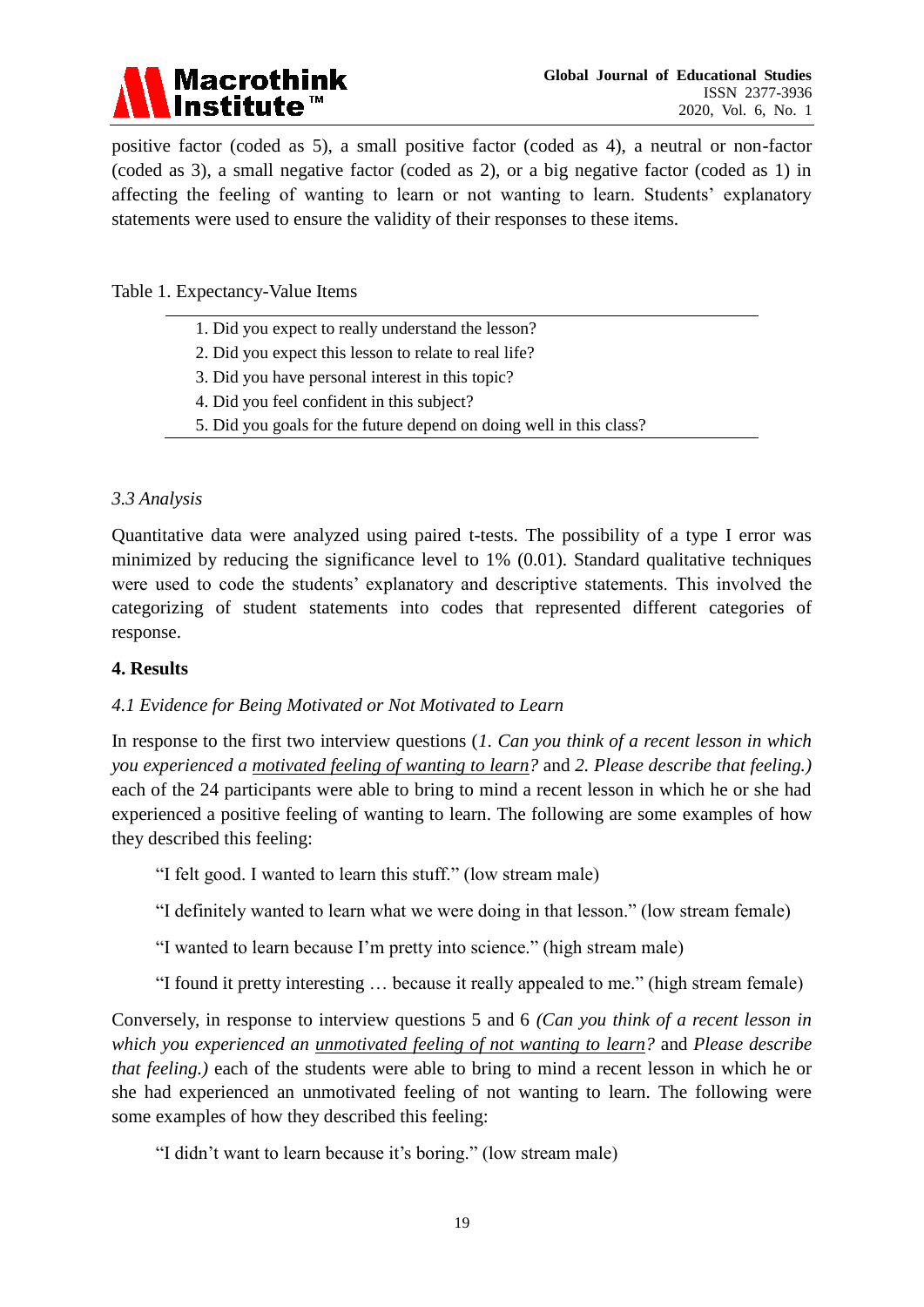

- "I walked in with a negative attitude and I didn"t want to learn at all in that lesson." (low stream female)
- "I wasn"t too keen on learning about this stuff." [Interviewer: *Did you actually want to learn about it?*] "Not really, no." (high stream male)
- "I didn"t want to learn because the teacher doesn"t like me and I just don"t like going to that class." (high stream female)

In summary, each of the students had recently been in a lesson in which they had experienced a motivated feeling of wanting to learn, and in addition each student had recently been in another lesson in which they had experienced an unmotivated feeling of not wanting to learn. The remainder of the results will focus on comparing the students' expectancies and values (the data from Table 1) when they were in the lesson in which they had felt motivated to learn compared to the lesson in which they had felt unmotivated to learn.

#### *4.2 Expectancies Items in Table 1*

#### 4.2.1 Item 1. Did You Expect to Really Understand the Lesson?

Analysis of the results for this item indicated that a motivated feeling of wanting to learn occurred when students had a significantly  $t(23) = 3.795$ ,  $p = 0.0009$ , higher expectation that they would understand the lesson (motivated lesson mean =  $3.58$ ; SD = 0.78; unmotivated lesson mean  $= 2.38$ , SD  $= 1.24$ ). This implied that a higher expectancy of success was associated with increased motivation for learning. The students' explanatory statements supported this pattern. For example, one student's responses were as follows,

**Motivated lesson:** "When I do get to achieve something, I like the fact that people are actually saying "Good job" and "You did well" … It makes me want to do more. To get more achievement."

**Unmotivated lesson:** "[The teacher] doesn't make sense – the way he talks. The way he says stuff is really confusing. ... I just don"t understand it, which makes me not want to know about it."

#### 4.2.2 Item 4. Did You Feel Confident in This Subject?

Analysis of the results for this item indicated that a motivated feeling of wanting to learn occurred when students had a significantly  $t(23) = 4.714$ ,  $p < 0.0001$ , higher confidence for the lesson (motivated lesson mean =  $3.67$ ; SD =  $0.76$ ; unmotivated lesson mean =  $2.63$ , SD = 1.01). This implied that higher confidence was associated with increased motivation for learning. The students' explanatory statements supported this pattern. For example, one student"s responses were as follows,

**Motivated lesson:** "Just knowing that I"m actually good at that subject makes me happy, which makes we want to learn and understand."

**Unmotivated lesson:** "[It was] because I didn"t understand anything. The less you understand the less confident you feel."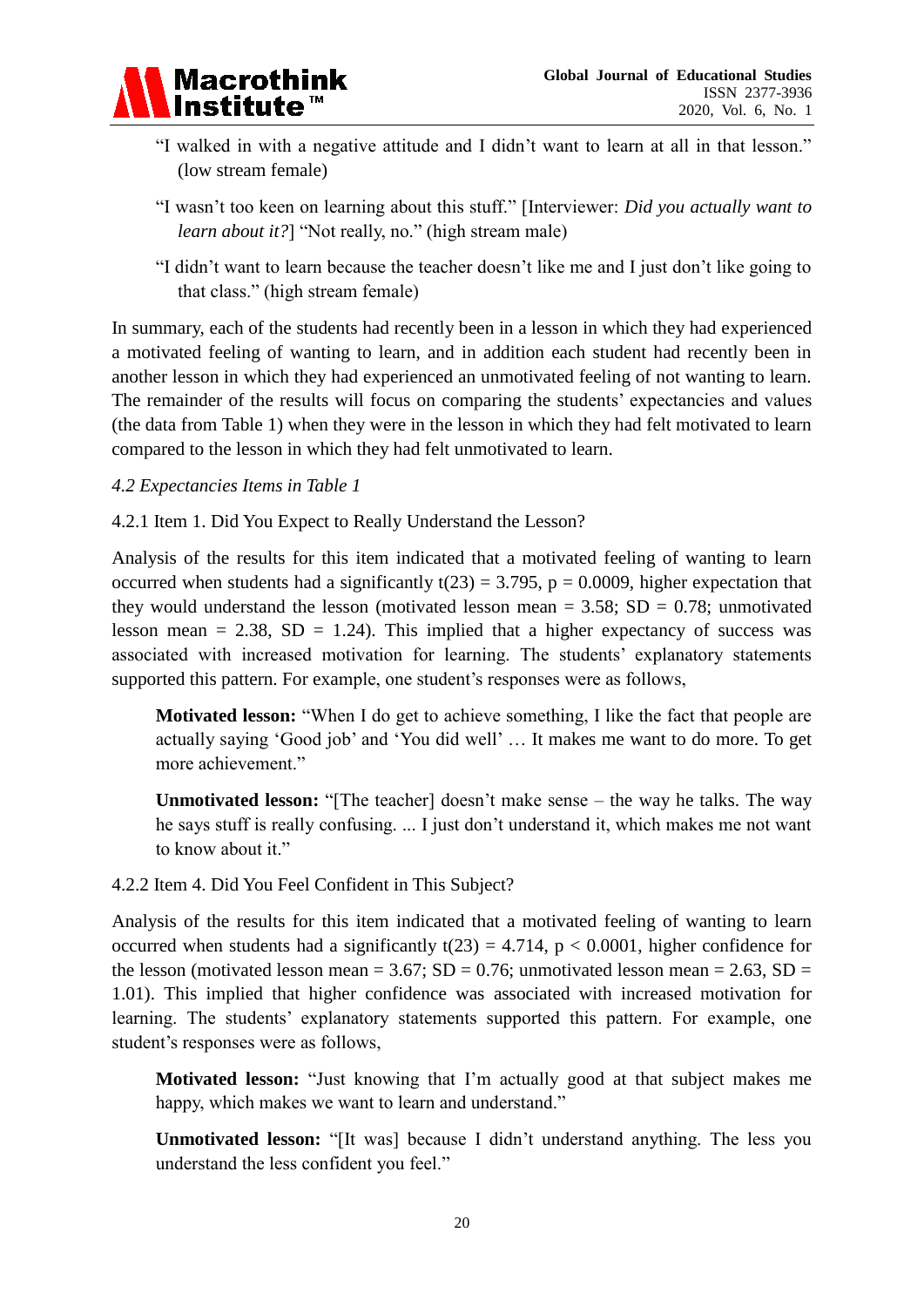

*4.3 Values Items in Table 1*

4.3.1 Item 2. Did You Expect This Lesson to Relate to Real Life?

Analysis of the results for this item indicated that a motivated feeling of wanting to learn occurred when students had a significantly  $t(23) = 3.051$ ,  $p = 0.0057$ , higher belief that the lesson would relate to real life (motivated lesson mean  $= 3.29$ ; SD  $= 0.95$ ; unmotivated lesson mean  $= 2.38$ , SD  $= 0.88$ ). This implied that a higher attainment value was associated with increased motivation for learning. The students' explanatory statements supported this pattern. For example, one student's responses were as follows,

**Motivated lesson:** "History is real life anyway. It's recounting all the real life events and listening to people's perspectives ... I found it interesting. It was just an enjoyable class to be with."

**Unmotivated lesson:** "I"m not interested in that area. …" [*Interviewer: Did it relate to real life?*] "Not really. Because it's maths there's not a whole lot you can do to relate it to real life."

4.3.2 Item 3. Did You Have Personal Interest in This Topic?

Analysis of the results for this item indicated that a motivated feeling of wanting to learn occurred when students had a significantly  $t(23) = 6.511$ ,  $p < 0.0001$ , higher personal interest in the topic (motivated lesson mean =  $3.75$ ; SD = 1.11; unmotivated lesson mean = 1.83, SD  $= 0.70$ ). This implied that a higher intrinsic value was associated with increased motivation for learning. The students' explanatory statements supported this pattern. For example, one student"s responses were as follows,

**Motivated lesson:** "Since I've been little I've been interested in these kind of topics. I've always wanted to learn about it."

**Unmotivated lesson:** "It might have been interesting [to me] in years past but not now."

4.3.3 Item 5. Did Your Goals for the Future Depend on Doing Well in This Class?

Analysis of the results for this item indicated that a motivated feeling of wanting to learn occurred when students had a significantly  $t(23) = 3.323$ ,  $p < 0.0030$ , higher belief that the lesson did relate to their goals for the future (motivated lesson mean  $= 3.25$ ; SD  $= 1.15$ ; unmotivated lesson mean = 2.25,  $SD = 1.11$ ). This implied that a higher utility value was associated with increased motivation for learning. The students' explanatory statements supported this pattern. For example, one student's responses were as follows,

**Motivated lesson:** "He asks us what we want to do [in the future] and we say, then he says "Well, in this job this is what you"ll be doing. If you"re good at this you"ll be good at that"" [*Interviewer: Does that make you like being in that class?*] "Yes".

**Unmotivated lesson:** "I didn't really like it compared to other lesson. It's the actual topic. I don't see it being a part of my future, so it hasn't interested me from the start."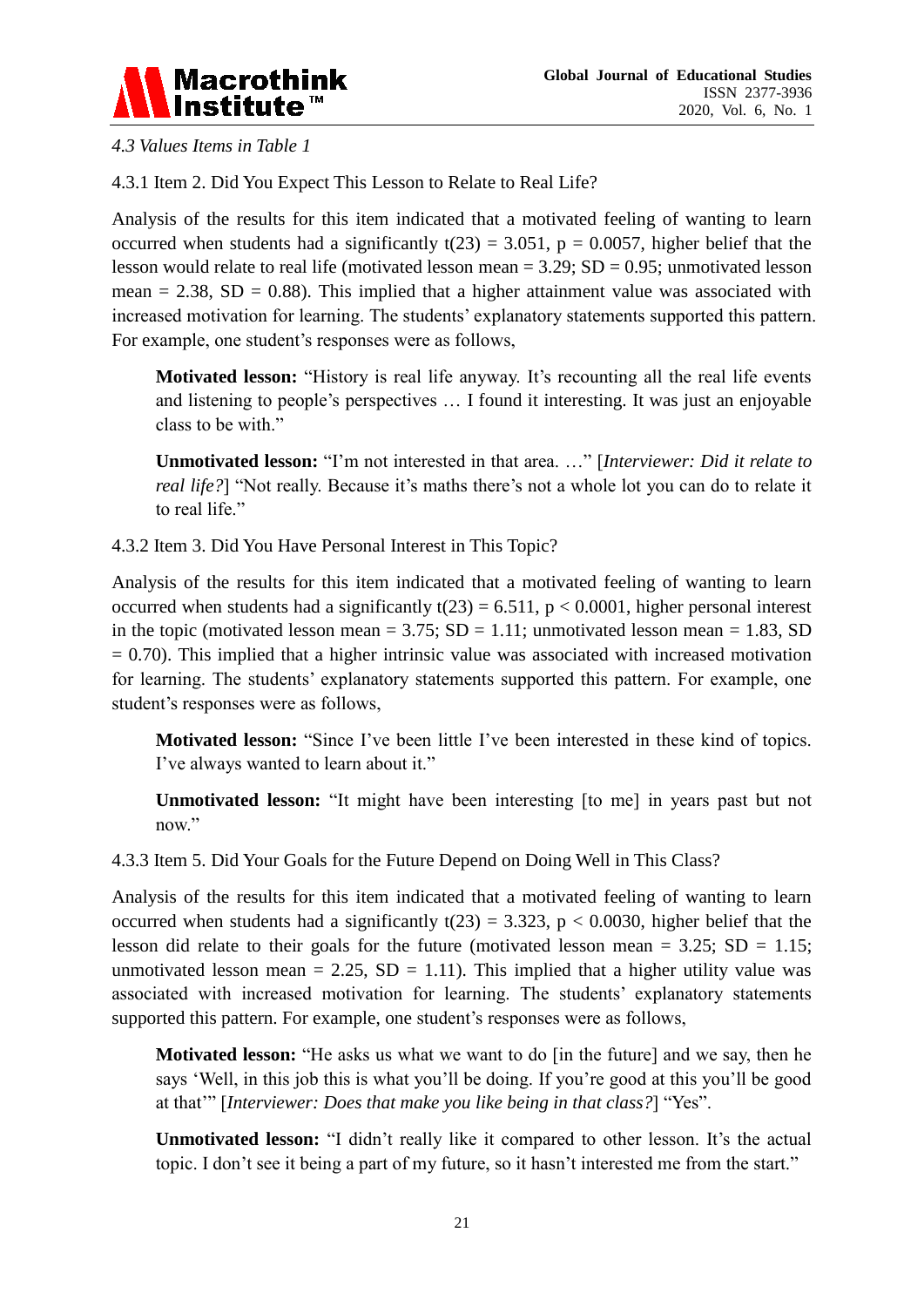

#### **5. Discussion**

The results showed that each student in this study was not only able to bring to mind a recent lesson in which they had experienced a feeling of wanting to learn (i.e., being motivated) but also able to bring to mind another recent lesson in which they had experienced a feeling of not wanting to learn (i.e., being unmotivated). This indicates that these Grade 10 students had experienced considerable variation in their motivation in different lessons. The aim of this study was to investigate students" expectancies and values in each of these situations. The expectation was that if expectancies and values play an important role in the way students approach learning tasks (Wigfield  $& Eccles, 2000$ ) then we would expect the expectancies and values to significantly differ in each of these situations. This was found to be the case, as follows.

There were two items representing expectancies of success as defined by Wigfield and Eccles, (2000). The first (Item 1) was *Did you expect to really understand the lesson?* The results indicated that when students had a greater expectation that they would understand the lesson they typically reported a positive and motivated feeling of wanting to learn. The difference was highly significant with a probability less than 0.01. The second item representing expectancies of success was *Did you feel confident in this subject?* (Item 4). The results for this item indicated that when students were more confident of success they typically reported a motivated feeling of wanting to learn, and this difference was highly significant, with a probability of less than 0.01. These quantitative results were supported by the qualitative statements from the student interviews, which confirmed that students were more likely to experience a positive feeling of wanting to learn when they were confident and expected to understand the material.

There were three items representing values. Item 2 (*Did you expect this lesson to relate to real life?*) focused on attainment value, which is the importance that the individual attaches to the task (Wigfield & Eccles, 2000). The quantitative results for this item indicated that when students had a greater belief that the lesson related to real life they typically reported a positive and motivated feeling of wanting to learn. The difference was highly significant with a probability less than 0.01. The second values item was Item 3 (*Did you have personal interest in this topic?*) which represented intrinsic value, that is usually defined as the interest or enjoyment that one obtains from a task (Wigfield & Eccles, 2000). The quantitative results for this item indicated that a motivated feeling of wanting to learn was associated with a significantly greater intrinsic value. The difference was highly significant with a probability less than 0.01. The third values item was Item 5 (*Did your goals for the future depend on doing well in this class?*) which represented utility value, because it referred to the relevance of the task to an individual's future goals (Wigfield  $& Eccles, 2000$ ). The quantitative results for this item indicated that a motivated feeling of wanting to learn was associated with a significantly greater utility value. Once again, the difference was highly significant with a probability less than 0.01. These quantitative results were supported by the qualitative statements from the student interviews, which confirmed that students were more likely to experience a positive feeling of wanting to learn when they perceived the material as having higher attainment value, intrinsic value, and utility value.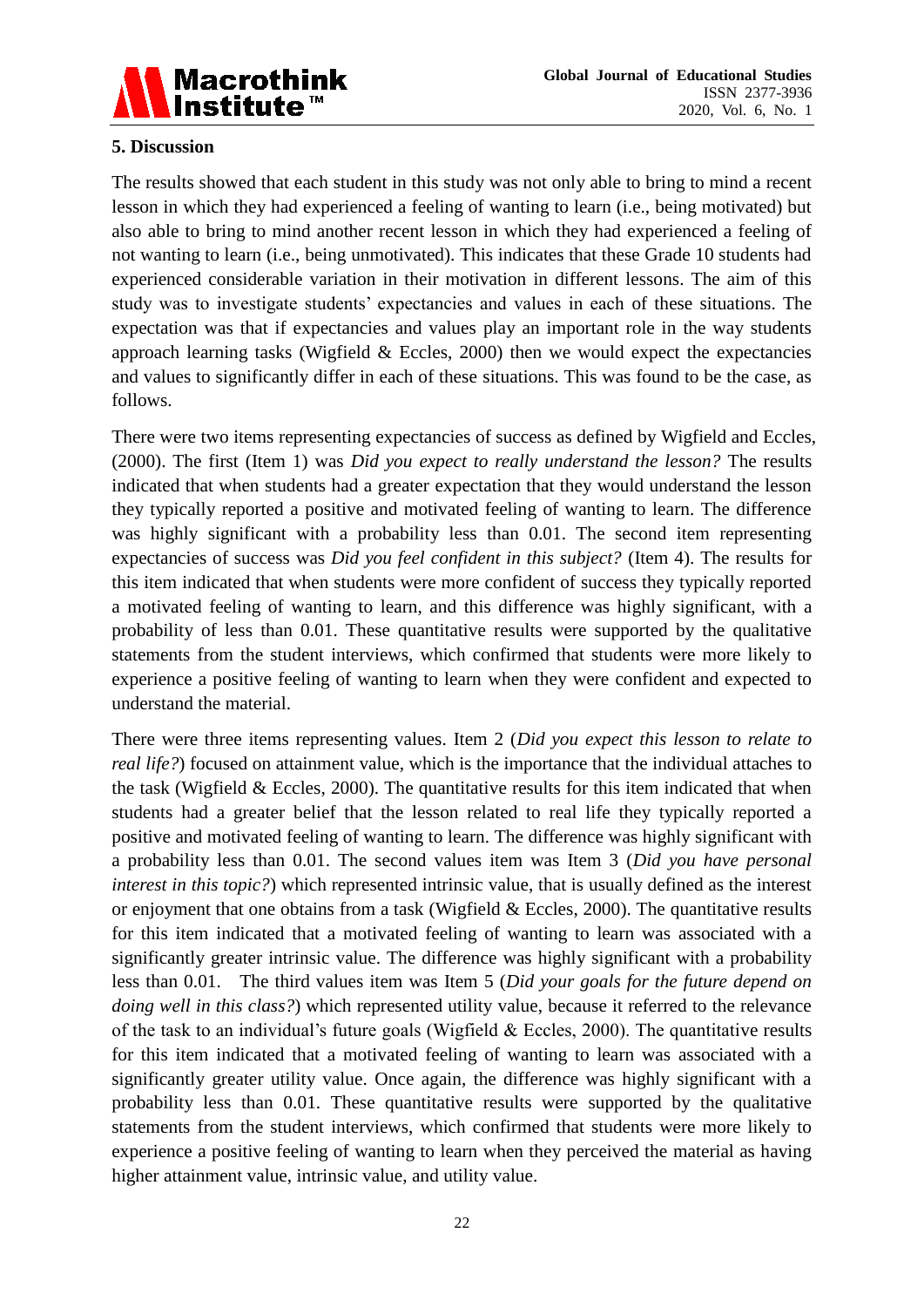## **Macrothink Institute™**

In summary, the findings for Items 1 and 4 implied that a higher expectancy of success was associated with increased motivation for learning, and the findings for Items 2, 3, and 5 implied that when value beliefs are higher, then students are more likely to experience a higher motivation for learning. In this way, the present study has supported the findings from previous studies that have suggested that expectancies of success and value beliefs can play a major role in influencing motivational outcomes (Wigfield & Eccles, 2000).

This study has made a significant contribution to the literature on expectancy-value theory. First, the present study measured expectancies and values at a lesson-specific level whereas most previous studies have measured these beliefs at the domain-specific level, rather than focusing on particular lessons within those domains (Wigfield & Eccles, 2000). Furthermore, the present study has indicated that students" expectancies and values in relation to particular lessons can vary markedly from one lesson to another, and as a result, students can be highly motivated in one lesson but poorly motivated in another. This is significant because previous authors such as Gråstén, Watt, Hagger, Jaakkola, and Liukkonen (2015) have reported that expectancies generally decline during adolescence, but the present study has suggested that, among these 15-16-year-old students, there can be strong variation from one lesson to another, so this decline should not be regarded as applying equally to every lesson.

#### **6. Conclusions and Directions for Future Research**

The first conclusion arising from the study is that student expectancies and values can vary markedly from one lesson to another. In this way, the study has provided evidence in support of previous authors such as Chen, Martin, Ennis, and Sun (2008) who reported that expectancy and value beliefs can vary from one context to another. This is an important conclusion because it reinforces the importance of considering particular educational contexts of expectancy and value, rather than treating them as global constructs. Further research is needed to determine whether the previously reported declines in expectancies and values throughout adolescence might apply more strongly to some types of lessons rather than others.

The second conclusion is that the expectancy and value beliefs about particular lessons are closely associated with the type of motivated feeling that students experience in that lesson. When students have highly positive expectancies and values about a particular lesson they will be more likely to experience a positively motivated feeling of wanting to learn, but when students have lower expectancies and values about a lesson then they will be more likely to experience a negatively motivated feeling of not wanting to learn. This is an important finding because it has previously been suggested that expectancies and values are the most immediate or direct predictors of achievement performance and choice (Wigfield, Tonks, & Lutz Klauda, 2009), but in particular lessons, it is possible that expectancies and values play their role by determining the extent to which students experience a motivated feeling of wanting to learn, or an unmotivated feeling of not wanting to learn. Further research is needed to determine whether it might be this motivated or unmotivated feeling that has the most direct influence on student performance and choice.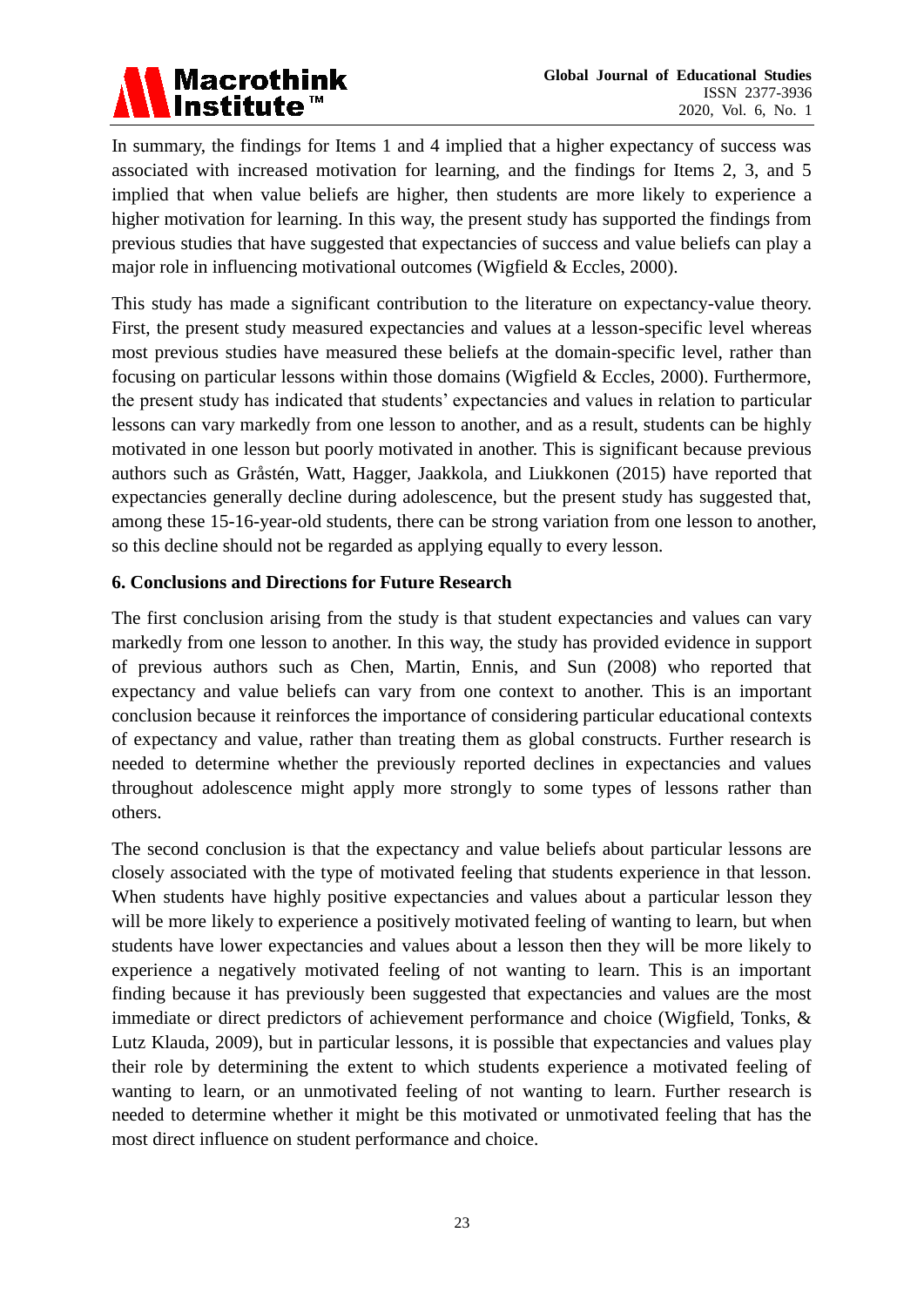

#### **References**

Berland, L. K., & Steingut, R. (2016). Explaining variation in student efforts towards using math and science knowledge in engineering contexts. *International Journal of Science Education, 38*(18), 2742-2761. https://doi.org/10.1080/09500693.2016.1260179

Eccles, J. (2009). Who am I and what am I going to do with my life? Personal and collective identities as motivators of action. *Educational Psychologist, 44*(2), 78-89. https://doi.org/10.1080/00461520902832368

Eccles, J. S., Wigfield, A., Harolds, R., & Blumenfeld, P. B. (1993). Age and gender differences in children"s self- and task perceptions during elementary school. *Child Development, 64*, 830-847. <https://doi.org/10.2307/1131221>

Gråstén, A., Watt, A., Hagger, M., Jaakkola, T., & Liukkonen, J. (2015). Secondary school students" physical activity participation across physical education classes: The expectancy-value theory approach. *The Physical Educator, 72*, 340-358.

Lawanto, O., & Stewardson, G. (2013). Students' interest and expectancy for success while engaged in analysis- and creative design activities. *International Journal of Technology and Design Education, 23*, 213-227. https://doi.org/10.1007/s10798-011-9175-3

Palmer, D. (2017). Appraisal of the motivational ecology: A dynamic view of motivation. *International Journal of Modern Educational Research, 4*, 96-100.

Phelan, J., Ing, M., Nylund-Gibson, K., & Brown, R. S. (2017). Identifying students' expectancy-value beliefs: A latent class analysis approach to analysing middle school students" science self-perceptions. *Journal of STEM Education, 18*(1), 11-15.

Trautwein, U., Marsh, H. W., Nagengast, B., Lüdtke, O., Nagy, G., & Jonkmann, K. (2012). Probing for the multiplicative term in modern expectancy-value theory: A latent interaction modelling study. *Journal of Educational Psychology, 104*(3), 763-777. https://doi.org/10.1037/a0027470

VanZile-Tamsen, C. (2001). The predictive power of expectancy of success and task value for college students" self-regulated strategy use. *Journal of College Student Development, 42*(3), 233-242.

Watt, H. M. G. (2004). Development of adolescents' self-perceptions, values, and task perceptions according to gender and domain in  $7<sup>th</sup>$ - through  $11<sup>th</sup>$ -grade Australian students. *Child Development, 75*(5), 1556-1574. https://doi.org/10.1111/j.1467-8624.2004.00757.x

Wigfield, A., & Eccles, J. S. (2000). Expectancy-value theory of achievement motivation. *Contemporary Educational Psychology, 25*, 68-81. https://doi.org/10.1006/ceps.1999.1015

Wigfield, A., Eccles, J. S., Yoon, K. S., Harold, R. D., Arbreton, A., Freedman-Doan, K., & Blumenfeld, P. C. (1997). Changes in children's competence beliefs and subjective task values across the elementary school years: A three-year study. *Journal of Educational Psychology, 89*, 451-469. <https://doi.org/10.1037/0022-0663.89.3.451>